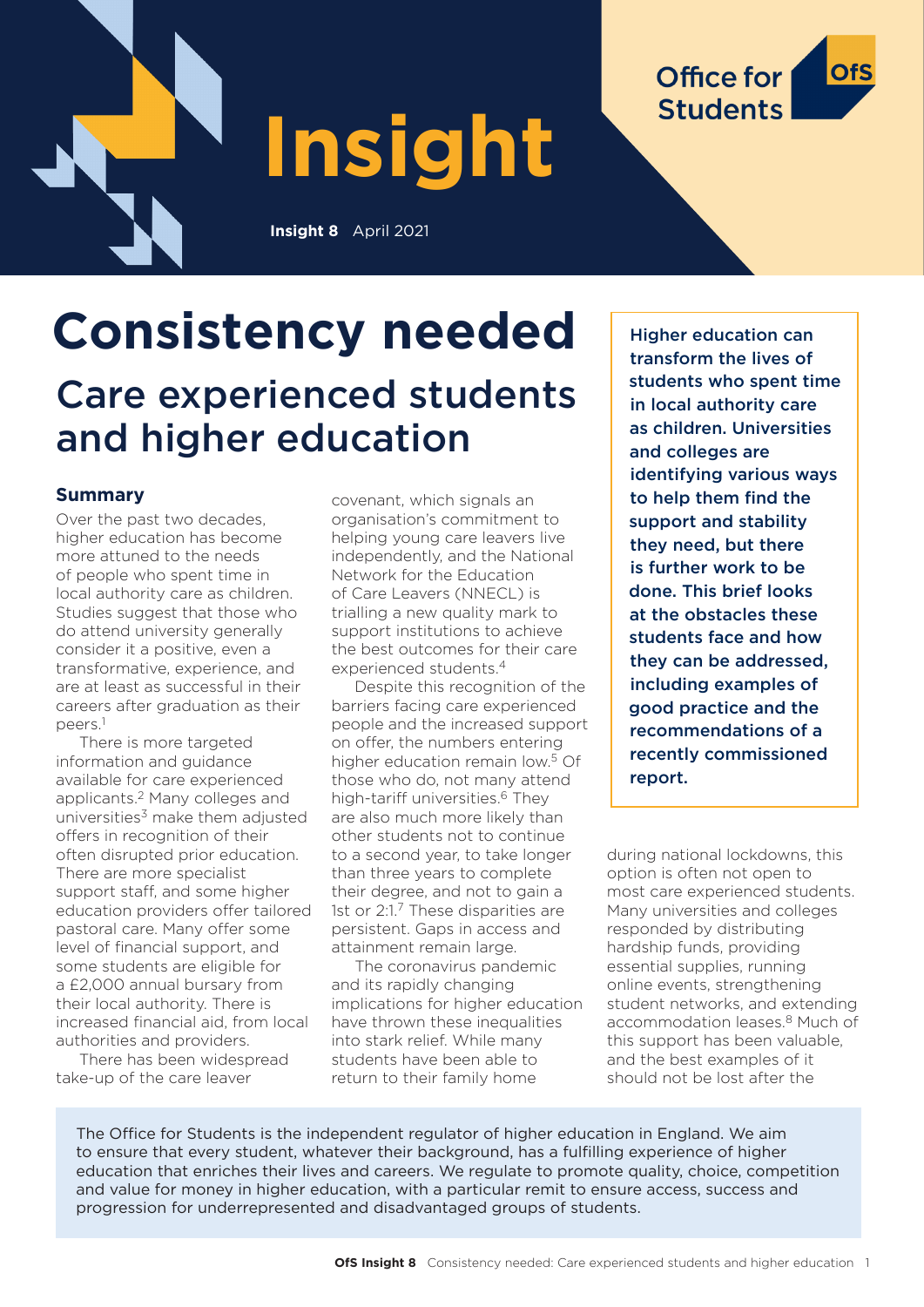pandemic is over. It will be all the more important in the light of reports of increasing numbers of children at risk of abuse and entering care over the past year.<sup>9</sup>

The Office for Students (OfS) is committed to building on this good work. Our aim is to help improve outcomes for care experienced students through changes in culture and practice, and we are working to do this through a combination of regulatory pressure through access and participation plans and sharing of effective practice.

This Insight brief follows the higher education lifecycle of a care experienced student from before application through to graduation and employment. It also showcases examples of good practice from universities and colleges. The intention is not simply to highlight the barriers care experienced students face, but also to show how they might be removed, overcome and mitigated.

#### **Background**

In March 2020, there were 80,080 children in England being looked after by a local authority.<sup>13</sup> These children do not have a homogeneous experience of care. Abuse or neglect are the reason most children are placed in care. Others are in care because they or their parents are disabled or they have lost their parents. Some have been in care from a young age; others enter as teenagers. Some may have only recently arrived in the country. A uniting factor for many is the experience of childhood trauma.14 They may have had foster placements, been adopted or held in secure units; lived in children's homes or in semiindependent accommodation.

Local authorities have to support looked after children beyond the age of 16. Much of this assistance now extends up to the age of 25.<sup>15</sup> It can include a named adviser, financial aid or holiday accommodation if in further or higher education. The extent of this support is geographically uneven.16 Some

# **Definitions**

**Care experienced:** This brief uses the term 'care experienced' to denote a group or person in question who has spent time in local authority care. We understand this term is preferred by many care experienced people, and also includes those who do not fall into the narrower category of 'care leaver'. There is now greater recognition that even short periods in care are associated with detrimental and long-lasting impacts on an individual's life and wellbeing.<sup>10</sup>

**Care leaver:** A young person aged from 16 to 25 who has been 'looked after' for at least 13 weeks by a local authority at some point since they were 14 years old, and was in care on or after their 16th birthday.<sup>11</sup>

**Unaccompanied asylum seeking children:** Children under 18 who have applied for asylum in their own right and are separated from both parents and any other responsible adult. An increasing number of those of care leaving age are likely to be unaccompanied asylum seeking children and so may be facing both care and immigration issues.

**Estranged students:** Students who are 'estranged' have no communicative relationship with either of their living biological or adoptive parents, and often their wider family networks as well. Many of these students will not have had any experience of the care system and will not be entitled to support from their local authority.12

care experienced students in higher education receive full funding for fees and accommodation from their local authority. Others report receiving much less from theirs.17

Care experienced children tend to have poorer educational achievement than other children while at school.<sup>18</sup> Disruption and gaps in their education emerge as major factors in low attainment at GCSE level.<sup>19</sup> This educational disadvantage has been posited as one of the major factors in social exclusion experienced by this group as they enter adulthood.20 They are also much more likely to be classified as having special educational needs and mental health conditions than their peers.21

This is not a universally bleak picture. Since the turn of the century, increasing numbers of

young care leavers participate in education at all levels.22 Despite issues such as language barriers and high rates of trauma, unaccompanied asylum seeking children receive GCSE results comparable to – if not better than - their care experienced peers.<sup>23</sup>

However, the pandemic threatens to undo some of this progress. Education has been disrupted at all levels, with the most educationally and socially disadvantaged appearing to be most at risk of being detrimentally affected.<sup>24</sup>

#### **Higher education: The current picture**

Higher education can be a stabilising factor and transformative experience in the lives of care experienced people. In 2016-17, there were just over 7,000 England-domiciled care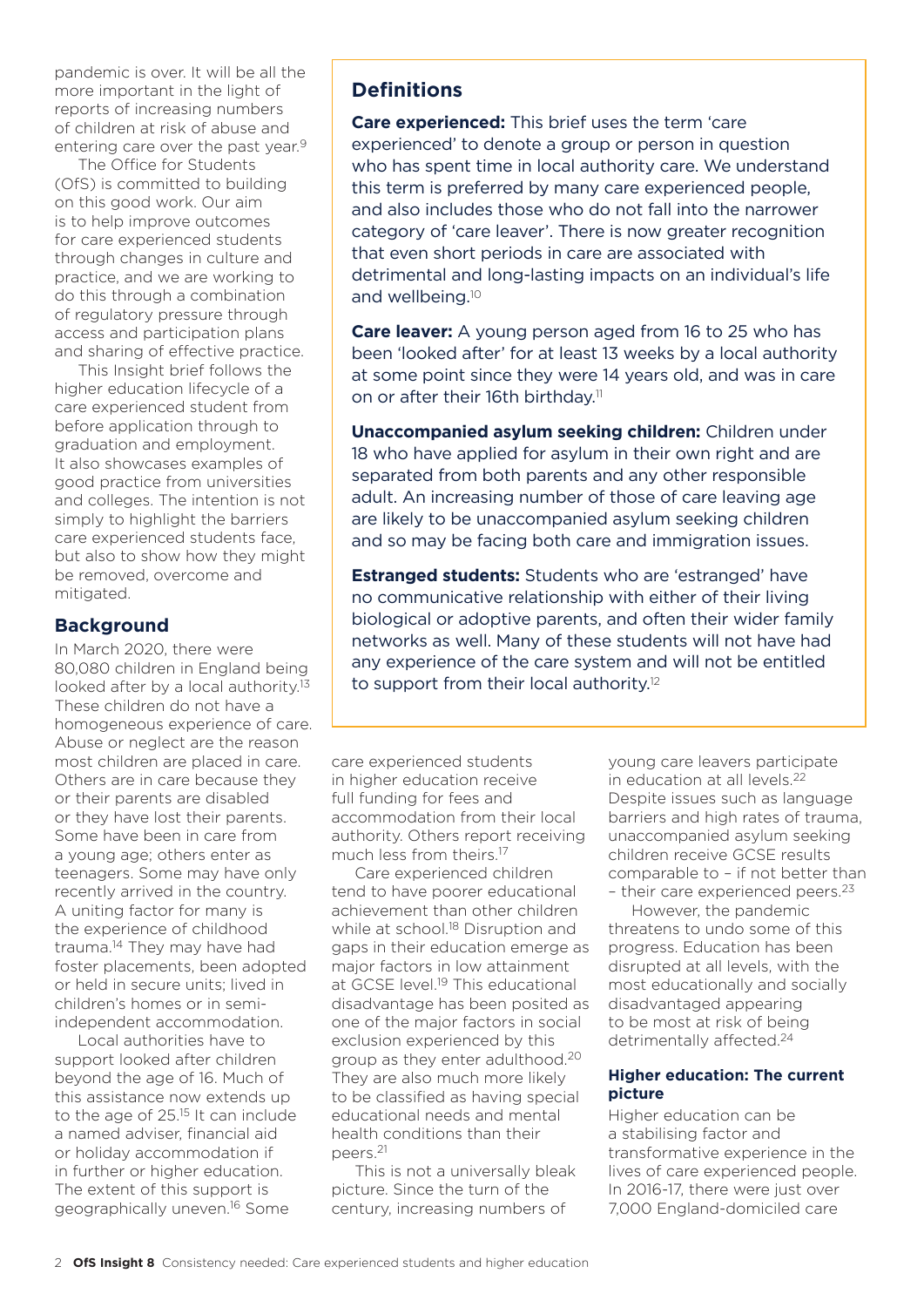experienced students studying in UK higher education institutions, less than 1 per cent of the student body.25 This means that most universities and colleges have only a small number of care experienced students. Regardless, they are a group with complex and disparate needs. For example, care leavers studying in 2016-17 were more likely to be disabled, not to be UK nationals, and to study part-time than the student body in general.26

There is little evidence that these young adults are choosing not to go into higher education because of other employment and education opportunities. In 2020, 39 per cent of care leavers aged 19 to 21 were not in education or employed, compared with around 13 per cent of all young people in a broadly comparable age bracket.27 Higher education can help to overcome this disadvantage. As researchers have concluded, care-experienced students enter graduate employment or further study at a rate more or less comparable with their peers, which 'points to the transformational nature' of higher education, affording them 'scope to transcend the manifest disadvantages of their early lives'.28

These students have lived experiences that other students might not, a diversity that should be valued in both educational and work settings. The data picture is at an early stage. We still do not know exactly how many students are care experienced, especially among those entering higher education later in life. 'Care leaver' for data collection purposes counts only those who were in care on or after their 16th birthday.29 It does not, therefore, include students who were in care before that age. This means that universities and colleges may not be able to identify students with comparable educational, health and financial needs.

Working with the Higher Education Statistics Agency (HESA) and sector practitioners and researchers, the OfS has proposed expanding the future record to capture a broader group of applicants with experience of care, and splitting it into a number of subcategories. This would improve the data for each subgroup at both provider and national level, and enable improved monitoring of care experienced students' higher education outcomes, from entry through to graduation and subsequent employment.<sup>30</sup>

Developing effective support and pathways for a broader range of care experienced students is also likely to benefit other disadvantaged groups with similar needs. Students who are or become estranged from their families may also be in need of stable accommodation and bursaries.<sup>31</sup> Those who had a social worker as a child may require transitional mental health support as they move from their home NHS services to those near their university.32 Adult refugees may benefit from some of the same support offered to unaccompanied asylum-seeking children.33 Students who have been in informal kinship care arrangements with relatives or friends might also benefit from interventions designed for care leavers.

#### **Access**

English higher education providers are required to have an approved access and participation plan if they are registered in the Approved (fee cap) category of the OfS Register and wish to charge above the basic tuition fee limit for 'qualifying persons' on 'qualifying courses'. OfS guidance requires universities and colleges to understand disparities between underrepresented groups and others at the various stages of the student lifecycle and to take steps to address them. An access and participation plan helps achieve this by setting out how they will improve equality of opportunity for underrepresented groups to access, succeed in and progress from higher education.

The OfS monitors all providers' access and participation plans using the indicators in the access and participation dataset, reportable events, and other intelligence such as complaints. Most of the access and participation plans submitted to the OfS in 2018-19 made commitments to improve data on and understanding of care leavers, including 49 specific targets relating to care leavers. Of these, 33 were about access.<sup>34</sup> Much of the academic work and analysis by practitioners



#### Figure 1: Progression to high-tariff higher education by age 19 by looked after child status

Source: Department for Education (DfE), 'Widening participation in higher education', July 2020.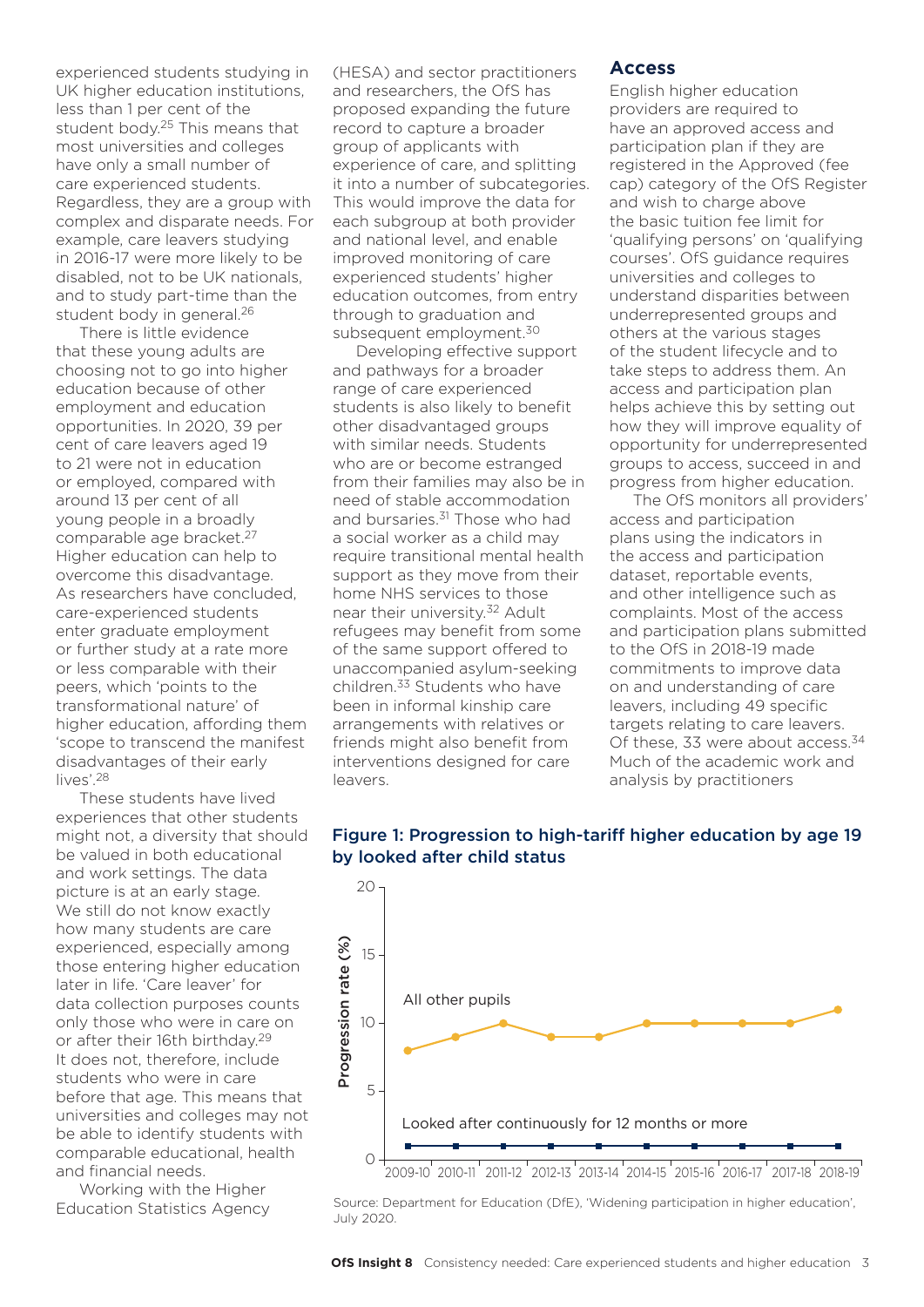has likewise taken access as its focus.35

Despite this attention, the number of care experienced people entering higher education in England remains small. In 2018- 19, 13 per cent of children looked after for more than a year were in higher education by age 19, as against 43 per cent for all other school students. For the same period, 26.3 per cent of pupils who received free school meals were in higher education by 19, compared with 45.1 per cent for all other students. The proportion of care experienced students attending higher-tariff universities has remained at 1 per cent for the last decade, while for their peers who do not have experience of care, the proportion has risen by three percentage points, to 11 per cent (see Figure 1).36

Family background often plays an integral role in determining whether a child goes on to study at university. For those who have been in care, the experience or background of the child's biological family is not necessarily the most important factor. There is little direct evidence of a lack of motivation or aspiration among care experienced children.37 Rather, research suggests that a foster or adoptive parent with a higher education background increases the likelihood of them going. Children in stable foster placements tend to attain more highly in school, and are more likely to go on to further or higher education, than those with multiple placements or in care homes.38 Disability, especially in terms of mental health and long-term illness, can be a significant barrier to this.<sup>39</sup>

In the past, the OfS has stressed the need to consider the circumstances in which applicants achieve their exam results, in order to understand their potential.40 Many universities and colleges make contextual offers – an offer one or more grades lower than standard entry – to care experienced applicants in recognition of the difficult circumstances in which they achieved their exam

# **Case study: Go Higher West Yorkshire**

**Go Higher West Yorkshire (GHWY)** is a partnership of 13 diverse higher education providers that seeks to reduce inequalities in higher education access, success and progression. The partnership considers local authorities to be key partners in widening participation; it is vital that providers work with them to develop evidence-based practice in the interests of care experienced young people.

As part of its 'Care to Go Higher' work strand, GHWY delivers an innovative training programme to equip adults to support the care experienced young people they live or work with to make informed choices about their educational progression. Foster carers, children's home support workers and personal advisors across West Yorkshire are invited to attend six training sessions held on university and college campuses over six months.

The programme design is informed by several strategic principles:

- **Equipping key influencers** with high aspirations for care experienced young people alongside knowledge and experience to support them on the path to higher education.
- **A contextualised approach** to help key influencers understand the impact of experience of care on young people's circumstances, needs and identity during their transition to higher education.
- **Immersive outreach**, welcoming community influencers into local higher education campuses to help establish a feeling of belonging and situate these spaces within communities' sense of place.

Participants are introduced to the different types of higher education available on their doorstep and beyond, including college-based higher education and specialist providers as well as more traditional universities. The programme combines bespoke classroom-based learning with on-campus experience to inform first-hand perceptions and perspectives about the higher education experience and its value.

results. Others make them a priority when looking at those with borderline grades. Access courses and foundation years are available for those without the required exam results.

The issue is not simply one of getting more care experienced teenagers into higher education – indeed, a large proportion with the required A-levels or equivalent results already go – but rather about opening up other possible avenues to enter later in life.<sup>41</sup> Recent comparative

work has shown the precarity and financial instability that this group experiences in early adulthood.42 They are at much greater risk of homelessness and often struggle to find longterm accommodation.<sup>43</sup> Few universities and colleges waive their fees for unaccompanied asylum seeking children, most of whom are not entitled to government loans to cover tuition fees and maintenance costs.<sup>44</sup> For some of these young adults, a focus on emotional wellbeing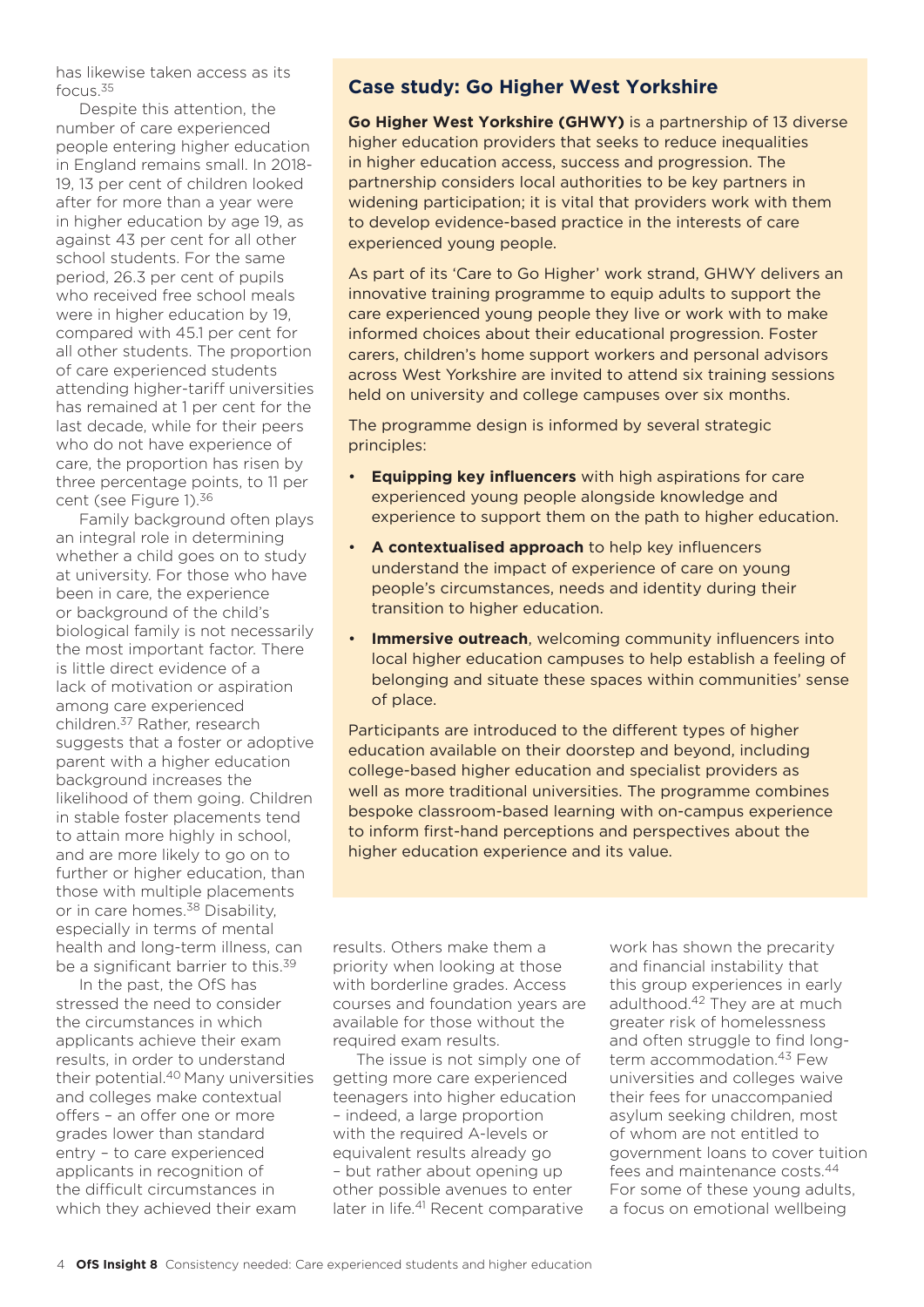## **Case study: University of Exeter**

The University of Exeter has taken a three-pronged approach to supporting its increased numbers of care experienced students in recent years. Student recruitment and wellbeing teams, and the Students' Guild, work closely together, pooling specialist knowledge, expertise and resources as part of a wider 'Success for All' programme, enabling intelligence, reporting, evaluation and strategy to flow both upwards and downwards. A more consistent approach to data and monitoring has increased understanding of the impact of this work: for example, more needs to be done to understand the experience of care experienced students who interrupt or withdraw from their studies.

The university and Student's Guild provide regular brunches and (over the past year) weekly online coffee mornings to enable care experienced students to meet informally and provide feedback. For example, after students commented that lack of money meant they were unable to participate fully in Freshers' Week, welcome packs were introduced with sport and society memberships, supermarket vouchers, laundry costs and other 'home starter' basics. The university's widening participation coordinator made contact with students over the Christmas vacation, and sent them a card and gift voucher.

– to address childhood traumas and build resilience – may be a more pressing need that takes priority over education.

The straight-from-school, residential model of higher education is not best suited to

many who have experience of care. A large proportion of care experienced people who enter higher education do so with non-traditional qualifications, and later in life.45 If more of them are to access and succeed in higher

education, then opportunities to study as a mature student need to be open to them. Some bursaries for care experienced students are limited to those under the age of 25, which means that older learners are not able to benefit.<sup>46</sup> The government has already signalled its intention to offer lifelong learning loans to allow people to access training throughout their lives.47 There remains a need for clear, targeted information and guidance for care experienced students about the pathways into higher education. Expanding existing pathways and opening up new ones for adult learners with experience of care, will make it more likely that a larger proportion will be able to benefit from higher education over their lifetime.

#### **Continuation**

Care experienced students are less likely to continue into the second year of their course. Last year, the OfS published outcomes statistics by care experience for the first time. This analysis showed that the continuation rate of care experienced 2017- 18 entrants was 5.6 percentage points lower than the rate of other students – 86.7 per cent as opposed to 92.3 per cent. This gap is reducing year on year, and has fallen by 1.9 percentage points since 2014-15 (see Figure 2).48 Other studies have shown that care experienced students often take longer to complete their degrees.<sup>49</sup> Such absences, withdrawals, and changes to part-time study are another feature of care experienced people's disrupted education journey.

It seems that care experienced students still need a smoother transition into higher education. This could include tuition support to help plug any educational gaps caused by school disruption. Access to mental health services is often important to ensure continuity of care. A 2019 survey of care experienced students saw 68 per cent of participants report mental health difficulties while

#### Figure 2: Continuation rate by care experience



Data population: Full-time UK-domiciled undergraduate students. Source: OfS, 'Differences in student outcomes – further characteristics', Annex B.50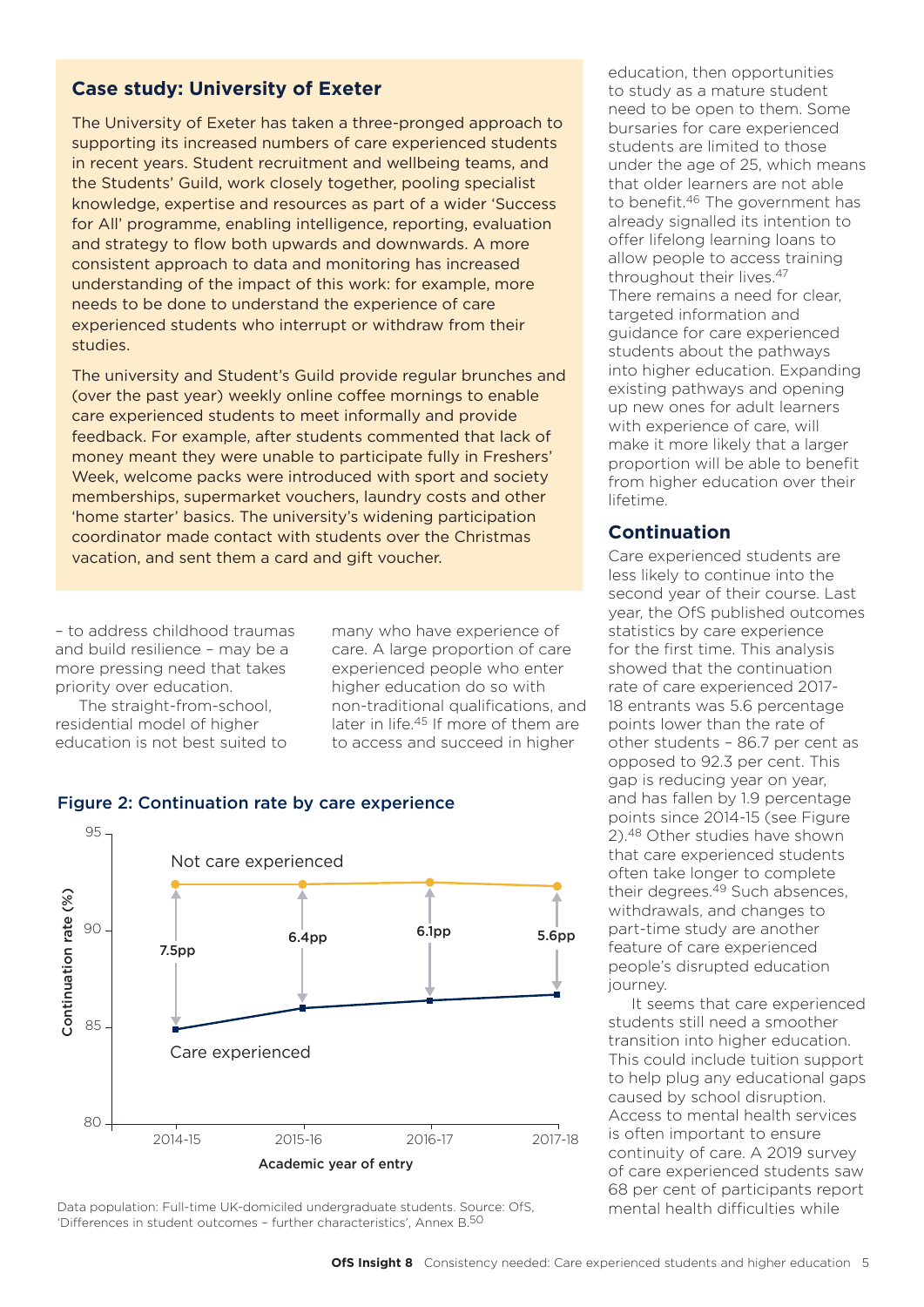at university.51 Such difficulties could well be exacerbated by the pandemic: a high proportion of students in general have reported worsening levels of mental health and wellbeing.52

Accommodation and finance are also major issues. Their higher risk of homelessness means that guaranteed accommodation for care experienced students throughout their degree (including during the holidays) is important.<sup>53</sup> Currently, only 40 per cent of universities and colleges offer help with finding somewhere to live, and just under a third offer yearround accommodation for students.54 Financial help, in the form of bursaries, can be a lifeline. Offering year-round accommodation and facilitating access to hardship funds and bursaries would provide these students with stability in one aspect of their student experience.

## **Degree attainment gaps**

Care experienced students are less likely to graduate with a first or upper second class degree than their peers. Of those graduating in 2018-19, only 68.2 per cent achieved a 1st or 2:1 (see Figure 3). This was 12.1 percentage points lower than for students who were not in care. There has been little work on the attainment gap for care experienced students or how to narrow it.

Previous modelling based on a single-year sample has suggested that much of this gap can be explained statistically with reference to previous educational attainment and to other student characteristics (such as ethnicity and disability).<sup>55</sup> More developed work on the attainment gap for black students, for example, could be of use to staff looking to close the care experienced attainment gap.56

Many universities already provide support for graduation costs, such as bursaries, and discounted or free gown hire and photography. Some allocate additional guest tickets to students.57 This makes it more

# **Case study: Royal Central School of Speech and Drama**

A small specialist institution, the Royal Central School of Speech and Drama has established a tailored programme of support to give care leaver students practical assistance, financial awards and academic guidance from application through to graduation. A designated member of staff acts as a key point of contact. With the student, a bespoke programme of support is created, identifying early intervention strategies and a safe space where they can be heard.

Originally, Central gave care leaver students a £1,000 bursary in the autumn term, but this caused them longer-term budgeting issues. The bursary is now paid in separate, staggered payments, at a time agreed with the student, and budgeting sessions are available with a student advisor.

A £500 bursary is given to help care leaver students bridge the gap between studies and full-time employment, and meetings with their designated member of staff prepare them for life after graduation. Central does not have an in-house careers service, but students are referred to the Drive Forward Foundation, which supports care leavers with paid internships and other employment opportunities.

A student commented:

'Being a care leaver can be very challenging, but Central helps you to never feel out of place. I feel like I can get support and guidance for anything that I need […] I think the extra encouragement is really useful for someone from a difficult background like myself.'

likely that these students can attend and celebrate their achievement with the people who have supported them.

#### **Employment and further study**

OfS analysis suggests that despite lower attainment at degree level, care experienced graduates have comparable employment and further study outcomes (in 2016-17, 69.5 per cent as against 69.2 per cent for other graduates).<sup>58</sup> Other UK-wide studies have shown slight differences. Of those who graduated in 2017, 5.5 per cent of care experienced students were unemployed compared with 4.4 per cent for other graduates. 70.7 per cent were in professional roles compared with 77.0 per cent of other graduates.59

These differences could be due to various factors. Government loans for

## Figure 3: Differences in rates of achieving a first or upper second class degree by care experience, 2018-19



Data population: Full-time UK-domiciled 2018-19 students on first degree and undergraduate degree with postgraduate components courses. Source: OfS, 'Differences in student outcomes – further characteristics', Annex B.60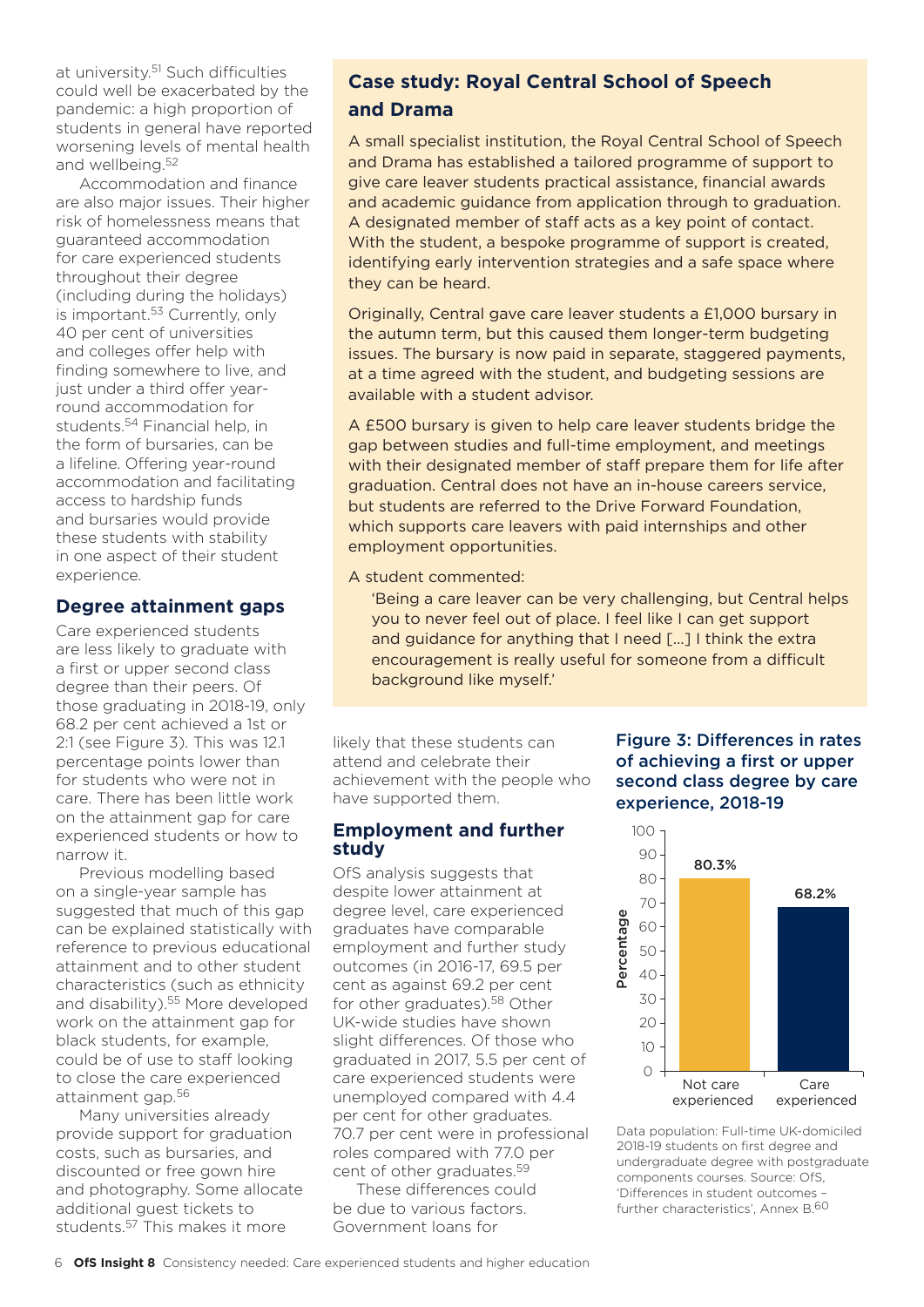postgraduate education mean that further study is open to students who might previously have struggled to pay the tuition fees. Organisations such as the Drive Forward Foundation are supporting care experienced students to gain internships, work placements and jobs.<sup>61</sup> Overall employment figures could be better because care experienced students are more likely to be under pressure to find a job immediately after graduation. They are far less likely to have a 'safety net' to fall back on if it takes them a few months to find a job in an industry they want to work in, so may have to take the first offer they receive. More positively, this trend may represent the ability of many care experienced students to thrive through higher education, despite earlier challenges.

Some universities and colleges offer post-graduation bursaries to give care experienced graduates more time to find a job in a sector they want. Other forms of support, such as tailored careers advice and summer accommodation after completing a degree, could also be valuable at this point.

#### **What the OfS is doing to drive change**

As this brief has detailed, the support a care experienced student can expect when they enter higher education can vary widely. The OfS has been working to facilitate more consistency and transparency across the sector. Through the access and participation plans we agree with universities and colleges we work to improve data and understanding about care experienced students. Alongside this, in October 2020 we commissioned NNECL to undertake a short feasibility study on the potential development of a consistent support offer across all universities and colleges for care experienced students, from application through to graduation.

That study is published alongside this Insight brief. It suggests that a consistent offer

# **Case study: University of Cumbria**

The university has a small population of care leaver students, with numbers increasing steadily each year. The small cohort makes it difficult to generalise regarding their issues around attainment and progression. The university is committed to supporting and listening to care leavers to gain a fuller understanding of barriers to access and success, and focuses on robust evaluation to support solutions and effectively implement interventions. The package of support for these students includes:

- funded transport to the campus for an interview or visit
- an entry package
- a dedicated pre-entry and post-entry contact
- an initial meeting with a key contact including a finance meeting
- advice and guidance on applying and personal statements
- increased priority in the Cumbria Bursary scheme
- mentoring with current care leaver students themselves
- year-round accommodation at Carlisle, Lancaster and Ambleside
- an exit package including careers guidance.

Skills workshops and webinars are available and students can contact advisors with academic, library and digital skills questions, or to help them if required to resubmit an assignment. As they transition to the next level of study, the advisors can help them understand what they have achieved and need to develop.

The final year care leavers' package includes a joint newsletter. Graduating students are offered a careers coach to help search for work and with career planning support, CV and applications writing, and practice interviews. There is a specific internship opportunity.

The university is focusing increased attention on evaluation for this cohort, particularly aiming to uncover causal patterns between interventions and results, testing assumptions and taking account of context.

for care experienced students could include:

- admissions processes that take a rounded view of applicants, with contextualised offers where appropriate
- priority access to universities and colleges' support services, including wellbeing and mental health provision

• academic support

- guidance and support with postgraduate study opportunities
- enhanced careers guidance provided throughout their courses and continuing for a period of time after graduation
- access to additional funding via a specific bursary or priority access to hardship funding
- **OfS Insight 8** Consistency needed: Care experienced students and higher education 7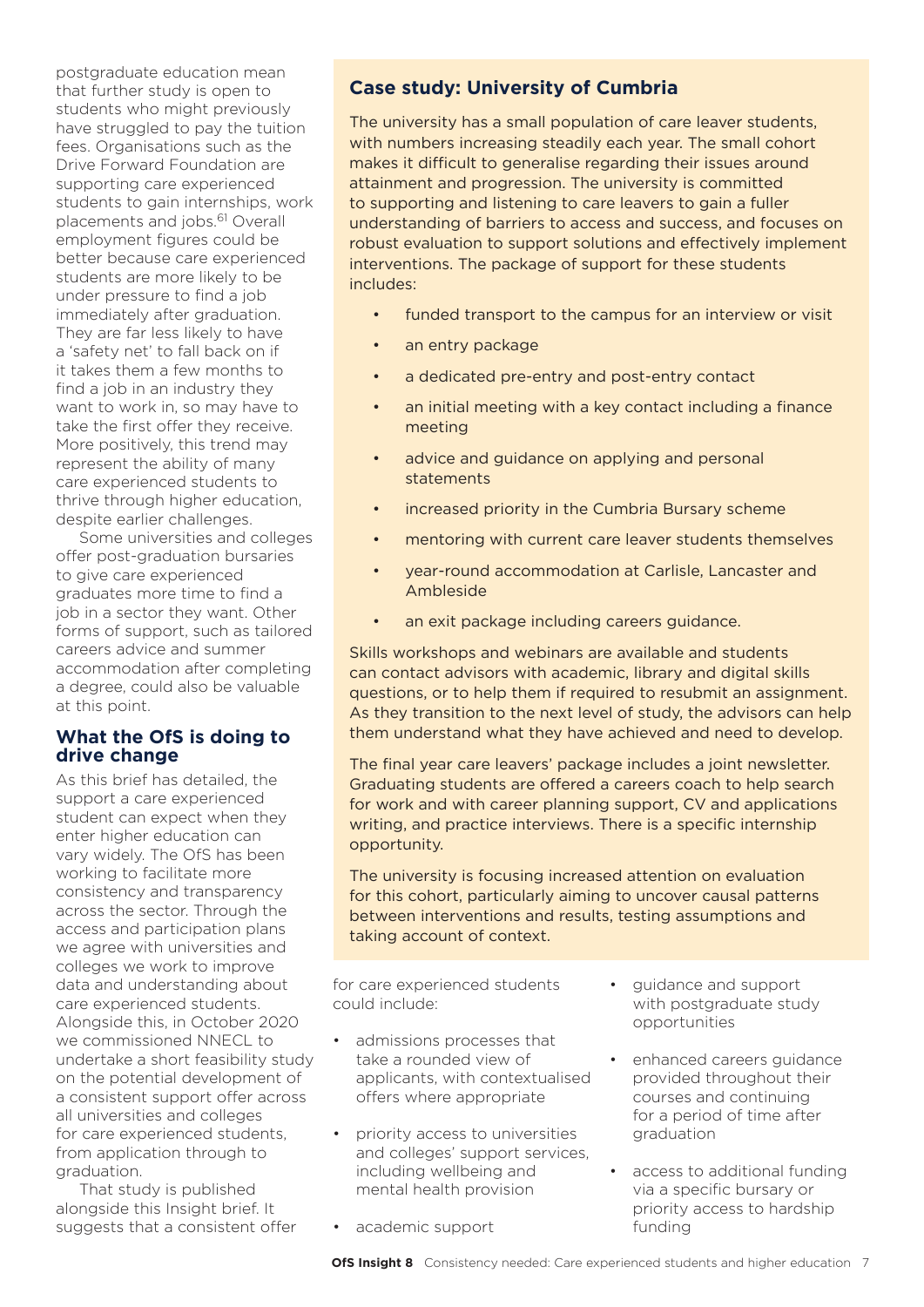support in finding or providing suitable year-round accommodation tailored to their individual needs.

In the next phase, the OfS hopes to run a larger, multi-year project to test a consistent offer of support for care experienced students at local level. Working with students, universities and colleges, and building on existing local networks such as the Uni Connect partnerships, we want to identify the minimum level of support necessary to close the gaps for care experienced students at different stages of the student lifecycle. We will decide on our approach to this when we conclude the consultation on our broader approach to funding later in 2021.62

# **Conclusion**

A theme throughout this brief has been the instability of care experienced people's educational journeys, generally through no fault of their own. To succeed, this group often requires multiple chances, increased flexibility and greater support. As suggested by the NNECL report, a consistent support offer for all care experienced students, whichever university or college they choose to attend, will help to provide a firmer foundation for their higher education journey.

Successful delivery of this consistent support offer will depend on buy-in from a range of people and organisations: student bodies, the sector, charities and other groups and individuals involved in supporting care experienced students. To deliver this consistent offer, we will look to draw on the expertise of key professionals such as carers and social workers through the OfS-funded Uni Connect programme.

To ensure the impact of this consistent offer is measurable, we intend to work with HESA to try to improve data capture for care experienced students. We intend to work with the Centre for Transforming Access and Student Outcomes in Higher Education (TASO) to highlight examples of effective practice as the project progresses. Alongside other findings, this work will inform universities' and colleges' support for care experienced students and where relevant will help them deliver the commitments in their access and participation plans.

Higher education can transform care experienced students' lives. We are working with universities and colleges to identify and deliver a consistent offer of support that will provide security and stability for all care experienced students. We hope this will allow such students a better opportunity to thrive, both personally and professionally, in higher education and beyond.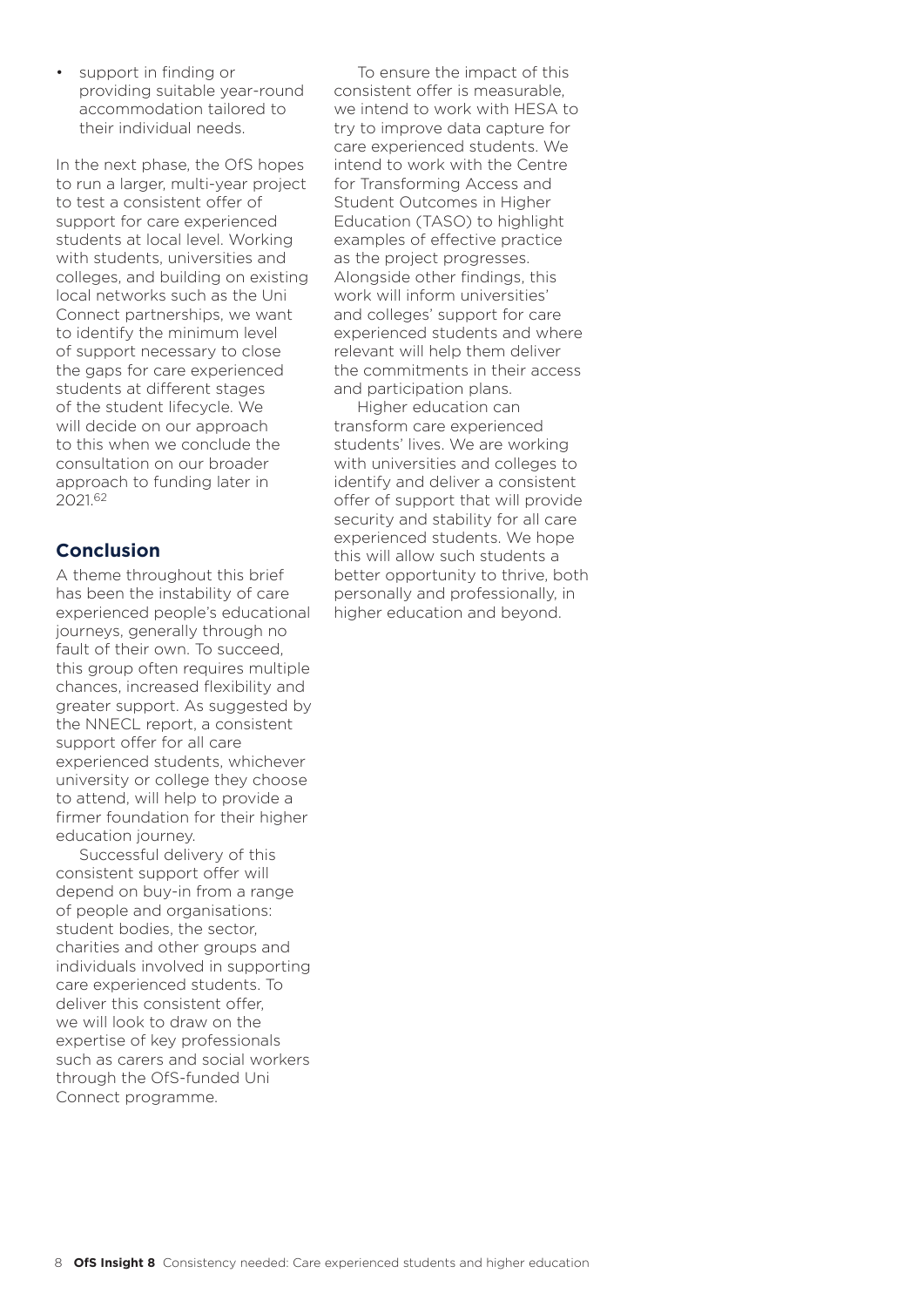# **Notes**

<sup>1</sup> National Network for the Education of Care Leavers, 'Moving on up: Pathways of care leavers and careexperienced students into and through higher education', November 2017 (available at [https://www.](https://www.nnecl.org/resources/23-nnecl-moving-on-up-report) [nnecl.org/resources/23-nnecl-moving-on-up-report](https://www.nnecl.org/resources/23-nnecl-moving-on-up-report)), p3; Ellis, Katie, and Claire Johnston, 'Pathways to university from care', (available at [https://figshare.shef.ac.uk/](https://figshare.shef.ac.uk/articles/report/Pathways_to_University_from_Care_Recommendations_for_Universities/9578930) articles/report/Pathways\_to\_University\_from\_Care Recommendations for Universities/9578930), p5.

2 Discover Uni, 'Student support' ([https://discoveruni.](https://discoveruni.gov.uk/how-do-i-choose-course/student-support/) [gov.uk/how-do-i-choose-course/student-support/](https://discoveruni.gov.uk/how-do-i-choose-course/student-support/)); UCAS, 'Support for care leavers' [\(https://www.ucas.com/](https://www.ucas.com/undergraduate/applying-university/individual-needs/ucas-undergraduate-support-c) [undergraduate/applying-university/individual-needs/](https://www.ucas.com/undergraduate/applying-university/individual-needs/ucas-undergraduate-support-c) [ucas-undergraduate-support-care-leavers\)](https://www.ucas.com/undergraduate/applying-university/individual-needs/ucas-undergraduate-support-c).

 $3$  In this brief, for the sake of readability, we have used 'universities and colleges', or sometimes simply 'universities', to refer to what our Regulatory framework and other more formal documents call 'higher education providers'.

4 Care leaver covenant, 'What is the care leaver covenant?' [\(https://mycovenant.org.uk/about/\)](https://mycovenant.org.uk/about/); NNECL, 'NNECL quality mark' [\(https://www.nnecl.org/pages/141](https://www.nnecl.org/pages/141-nnecl-quality-mark) [nnecl-quality-mark\)](https://www.nnecl.org/pages/141-nnecl-quality-mark).

5 Department for Education (DfE), 'Widening participation in higher education', July 2020, [https://](https://explore-education-statistics.service.gov.uk/find-statistics/widening-participation-in-higher-education) [explore-education-statistics.service.gov.uk/find](https://explore-education-statistics.service.gov.uk/find-statistics/widening-participation-in-higher-education)[statistics/widening-participation-in-higher-education.](https://explore-education-statistics.service.gov.uk/find-statistics/widening-participation-in-higher-education)

6 DfE, 'Widening participation in higher education', July 2020, [https://explore-education-statistics.service.](https://explore-education-statistics.service.gov.uk/find-statistics/widening-participation-in-higher-education) [gov.uk/find-statistics/widening-participation-in-higher](https://explore-education-statistics.service.gov.uk/find-statistics/widening-participation-in-higher-education)[education.](https://explore-education-statistics.service.gov.uk/find-statistics/widening-participation-in-higher-education) The DfE groups universities into higher, medium and lower tariffs based on the normalised mean tariff score of their intake.

7 OfS, 'Annex B: Differences in student outcomes – further characteristics: Care experience', November 2020 (available at [www.officeforstudents.org.uk/](https://www.officeforstudents.org.uk/publications/differences-in-student-outcomes-further-characteristics/) [publications/differences-in-student-outcomes-further](https://www.officeforstudents.org.uk/publications/differences-in-student-outcomes-further-characteristics/)[characteristics/\)](https://www.officeforstudents.org.uk/publications/differences-in-student-outcomes-further-characteristics/), pp3, 5; NNECL, 'Moving on up: Pathways of care leavers and care-experienced students into and through higher education', November 2017 (available at [https://www.nnecl.org/resources/23-nnecl](https://www.nnecl.org/resources/23-nnecl-moving-on-up-report)[moving-on-up-report](https://www.nnecl.org/resources/23-nnecl-moving-on-up-report)), pp27-28.

8 OfS, 'Students without family support', May 2020 ([www.officeforstudents.org.uk/publications/coronavirus](http://www.officeforstudents.org.uk/publications/coronavirus-briefing-note-students-without-family-support/)[briefing-note-students-without-family-support/](http://www.officeforstudents.org.uk/publications/coronavirus-briefing-note-students-without-family-support/)).

9 Marsh, Sarah, 'Thousands of children sent to unregulated care homes amid Covid', January 2021 ([https://www.theguardian.com/society/2021/jan/06/](https://www.theguardian.com/society/2021/jan/06/thousands-of-children-sent-to-unregulated-care-homes-amid-covid) [thousands-of-children-sent-to-unregulated-care-homes](https://www.theguardian.com/society/2021/jan/06/thousands-of-children-sent-to-unregulated-care-homes-amid-covid)[amid-covid](https://www.theguardian.com/society/2021/jan/06/thousands-of-children-sent-to-unregulated-care-homes-amid-covid)).

10 Hauari, Hanan, Katie Hollingworth and Claire Cameron, 'Getting it right for care experienced students in higher education', (available at [https://www.ucl.](https://www.ucl.ac.uk/widening-participation/about-us/research-and-evaluation/research-publications/getting-it-right-care-experienced-students) [ac.uk/widening-participation/about-us/research-and](https://www.ucl.ac.uk/widening-participation/about-us/research-and-evaluation/research-publications/getting-it-right-care-experienced-students)[evaluation/research-publications/getting-it-right-care](https://www.ucl.ac.uk/widening-participation/about-us/research-and-evaluation/research-publications/getting-it-right-care-experienced-students)[experienced-students\)](https://www.ucl.ac.uk/widening-participation/about-us/research-and-evaluation/research-publications/getting-it-right-care-experienced-students), p16.

11 UK Government, 'Children Act 1989' ([https://www.](https://www.legislation.gov.uk/ukpga/1989/41/part/III/crossheading/duties-of-local-authorities-in-relation-to-children-looked-after-by-them) [legislation.gov.uk/ukpga/1989/41/part/III/crossheading/](https://www.legislation.gov.uk/ukpga/1989/41/part/III/crossheading/duties-of-local-authorities-in-relation-to-children-looked-after-by-them) [duties-of-local-authorities-in-relation-to-children-looked](https://www.legislation.gov.uk/ukpga/1989/41/part/III/crossheading/duties-of-local-authorities-in-relation-to-children-looked-after-by-them)[after-by-them](https://www.legislation.gov.uk/ukpga/1989/41/part/III/crossheading/duties-of-local-authorities-in-relation-to-children-looked-after-by-them)).

12 Stand Alone Pledge, 'Who are estranged students?' ([http://www.thestandalonepledge.org.uk/who-are](http://www.thestandalonepledge.org.uk/who-are-estranged-students)[estranged-students\)](http://www.thestandalonepledge.org.uk/who-are-estranged-students).

<sup>13</sup> DfE, 'Children looked after in England including adoptions', February 2021 [\(https://explore-education](https://explore-education-statistics.service.gov.uk/find-statistics/children-looked-after-in-england-including-adoptions/2020)[statistics.service.gov.uk/find-statistics/children-looked](https://explore-education-statistics.service.gov.uk/find-statistics/children-looked-after-in-england-including-adoptions/2020)[after-in-england-including-adoptions/2020](https://explore-education-statistics.service.gov.uk/find-statistics/children-looked-after-in-england-including-adoptions/2020)).

14 Evans, R, M Boffey, S MacDonald, et al, 'Careexperienced children and young people's interventions to improve mental health and well-being outcomes: Systematic review (CHIMES)', BMJ Open, 2021, ([https://](https://bmjopen.bmj.com/content/11/1/e042815) [bmjopen.bmj.com/content/11/1/e042815\)](https://bmjopen.bmj.com/content/11/1/e042815).

15 UK Government, 'Children (Leaving Care) Act 2000' ([https://www.legislation.gov.uk/ukpga/2000/35/](https://www.legislation.gov.uk/ukpga/2000/35/contents) [contents](https://www.legislation.gov.uk/ukpga/2000/35/contents)); UK Government, 'Extending personal adviser support to age 25' ([https://www.gov.uk/government/](https://www.gov.uk/government/publications/extending-personal-adviser-support-to-age-25) [publications/extending-personal-adviser-support-to](https://www.gov.uk/government/publications/extending-personal-adviser-support-to-age-25)[age-25](https://www.gov.uk/government/publications/extending-personal-adviser-support-to-age-25)).

16 Coram Voice, 'What makes life good? Care leavers' views on their wellbeing', November 2020 (available at [http://www.education.ox.ac.uk/new-report-highlights](http://www.education.ox.ac.uk/new-report-highlights-wellbeing-inequality-among-care-leavers/)[wellbeing-inequality-among-care-leavers/\)](http://www.education.ox.ac.uk/new-report-highlights-wellbeing-inequality-among-care-leavers/), pp8-9.

17 Ellis, Katie, and Claire Johnston, 'Pathways to university from care', (available at [https://figshare.shef.](https://figshare.shef.ac.uk/articles/report/Pathways_to_University_from_Care_Recommendations_for_Universities/9578930) ac.uk/articles/report/Pathways\_to\_University\_from [Care\\_Recommendations\\_for\\_Universities/9578930](https://figshare.shef.ac.uk/articles/report/Pathways_to_University_from_Care_Recommendations_for_Universities/9578930)), p4.

18 Sebba, Judy, et al, 'The educational progress of looked after children in England: Linking care and educational data', November 2015 (available at [http://www.education.](http://www.education.ox.ac.uk/research/linking-care-and-educational-data-the-educational-progress-of-looked-after-children-in-england/) [ox.ac.uk/research/linking-care-and-educational-data](http://www.education.ox.ac.uk/research/linking-care-and-educational-data-the-educational-progress-of-looked-after-children-in-england/)[the-educational-progress-of-looked-after-children-in](http://www.education.ox.ac.uk/research/linking-care-and-educational-data-the-educational-progress-of-looked-after-children-in-england/)[england/\)](http://www.education.ox.ac.uk/research/linking-care-and-educational-data-the-educational-progress-of-looked-after-children-in-england/)

19 Sebba, Judy, et al, 'The educational progress of looked after children in England: Linking care and educational data', November 2015 (available at [http://www.education.](http://www.education.ox.ac.uk/research/linking-care-and-educational-data-the-educational-progress-of-looked-after-children-in-england/) [ox.ac.uk/research/linking-care-and-educational-data](http://www.education.ox.ac.uk/research/linking-care-and-educational-data-the-educational-progress-of-looked-after-children-in-england/)[the-educational-progress-of-looked-after-children-in](http://www.education.ox.ac.uk/research/linking-care-and-educational-data-the-educational-progress-of-looked-after-children-in-england/)[england/\)](http://www.education.ox.ac.uk/research/linking-care-and-educational-data-the-educational-progress-of-looked-after-children-in-england/)., pp20-21.

20 Stein, Mike, 'Transitions from care to adulthood: Messages from research for policy and practice', in Mike Stein and Emily R. Munro (eds), Young people's transition from care to adulthood (2008), p295.

21 DfE, 'Outcomes for children looked after by LAs: 31 March 2019' ([https://www.gov.uk/government/statistics/](https://www.gov.uk/government/statistics/outcomes-for-children-looked-after-by-local-authorities-31-march-2019) [outcomes-for-children-looked-after-by-local-authorities-](https://www.gov.uk/government/statistics/outcomes-for-children-looked-after-by-local-authorities-31-march-2019)[31-march-2019](https://www.gov.uk/government/statistics/outcomes-for-children-looked-after-by-local-authorities-31-march-2019)), p5.

22 Dixon, Jo, 'Obstacles to participation in education, employment and training for young people leaving care', Social Work & Social Sciences Review (2007), pp21-22.

23 O'Higgins, Aoife, 'Analysis of care and education pathways of refugee and asylum-seeking children in care in England: Implications for social work: Social work practice with refugee children in England', International Journal of Social Welfare (2018), pp59-61.

24 Education Policy Institute, 'Education in England: Annual Report 2020', August 2020 [\(https://epi.org.uk/](https://epi.org.uk/publications-and-research/education-in-england-annual-report-2020/) [publications-and-research/education-in-england-annual](https://epi.org.uk/publications-and-research/education-in-england-annual-report-2020/)[report-2020/\)](https://epi.org.uk/publications-and-research/education-in-england-annual-report-2020/).

25 Harrison, Neil, 'Patterns of participation in higher education for care-experienced students in England: Why has there not been more progress?', Studies in Higher Education (2019), p8.

26 Harrison, Neil, 'Patterns of participation in higher education for care-experienced students in England: Why has there not been more progress?', Studies in Higher Education (2019), p8.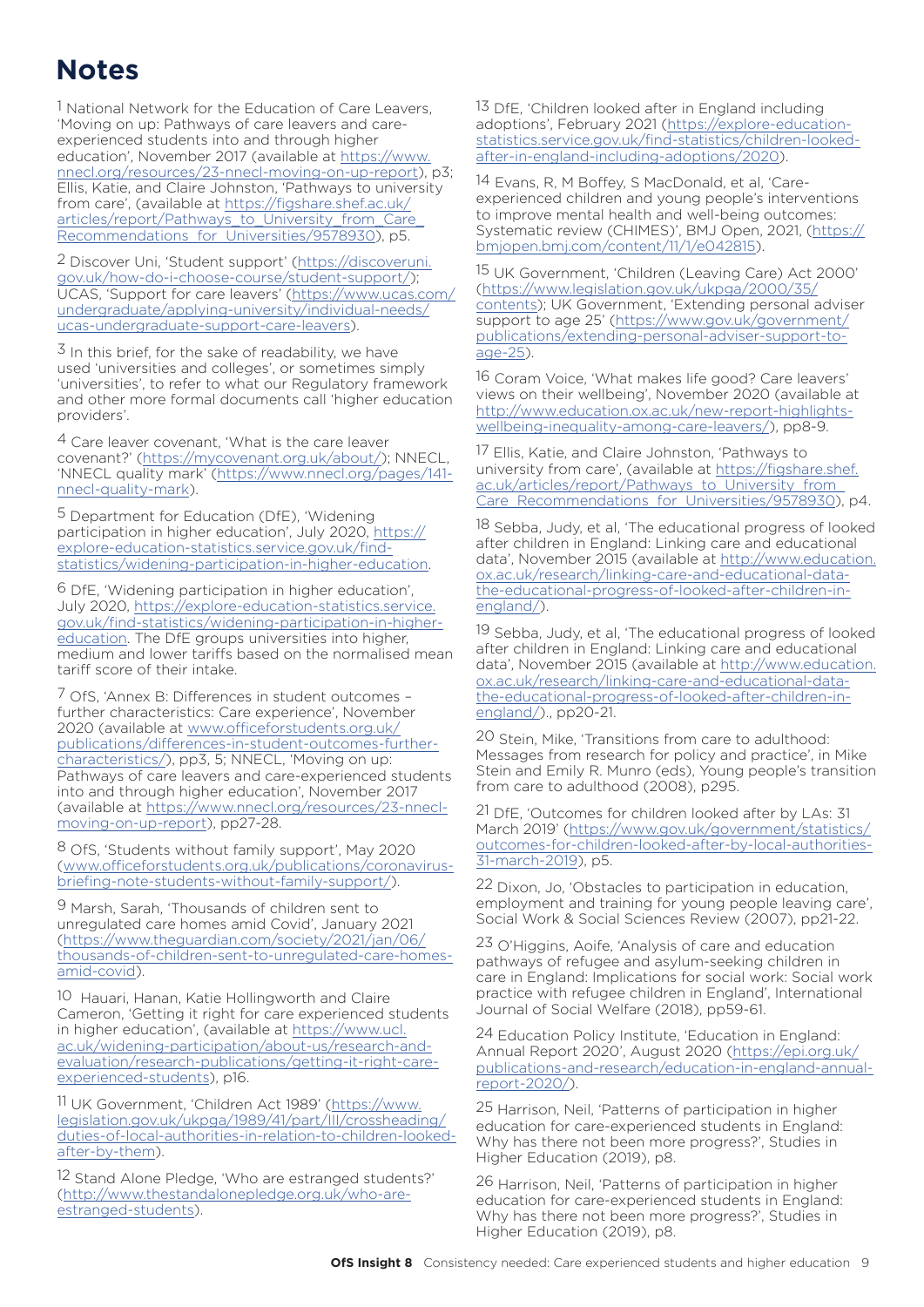27 House of Commons, 'Support for care leavers', December 2020 (available at [https://commonslibrary.](https://commonslibrary.parliament.uk/research-briefings/cbp-8429/) [parliament.uk/research-briefings/cbp-8429/](https://commonslibrary.parliament.uk/research-briefings/cbp-8429/)),p34.

28 Harrison, N, Baker, Z, and Stevenson, J, 'Employment and further study outcomes for care-experienced graduates in the UK'. Higher Education, 2020 ([https://](https://link.springer.com/article/10.1007/s10734-020-00660-w#Sec10) [link.springer.com/article/10.1007/s10734-020-00660](https://link.springer.com/article/10.1007/s10734-020-00660-w#Sec10) [w#Sec10](https://link.springer.com/article/10.1007/s10734-020-00660-w#Sec10)).

29 See [https://www.hesa.ac.uk/collection/c20051/a/](https://www.hesa.ac.uk/collection/c20051/a/careleaver) [careleaver](https://www.hesa.ac.uk/collection/c20051/a/careleaver).

30 HESA, 'Personal characteristics and equality data consultation' [\(https://www.hesa.ac.uk/innovation/](https://www.hesa.ac.uk/innovation/records/reviews/personal-characteristics-equality-data-consultation) [records/reviews/personal-characteristics-equality-data](https://www.hesa.ac.uk/innovation/records/reviews/personal-characteristics-equality-data-consultation)[consultation\)](https://www.hesa.ac.uk/innovation/records/reviews/personal-characteristics-equality-data-consultation).

31 Stand Alone, 'New starts: The challenges of higher education without the support of a family network', 2015 (available at [https://www.standalone.org.uk/reports](https://www.standalone.org.uk/reports/)).

32 Transforming Access and Student Outcomes in Higher Education, 'Supporting access and student success for learners with experience of children's social care', January 2021 (available at https://taso.org.uk, [news-item/report-more-effective-support-needed-for](https://taso.org.uk/news-item/report-more-effective-support-needed-for-care-experienced-learners-in-he/)[care-experienced-learners-in-he/](https://taso.org.uk/news-item/report-more-effective-support-needed-for-care-experienced-learners-in-he/)).

33 AccessHE, 'Falling through the cracks: Enabling access to HE for unaccompanied asylum seeker children', May 2017 (available at [https://www.accesshe.](https://www.accesshe.ac.uk/resources/publications-research-reports/) [ac.uk/resources/publications-research-reports/](https://www.accesshe.ac.uk/resources/publications-research-reports/)), pp16- 19.

34 OfS, 'Transforming opportunity in higher education', 2020, (available at [www.officeforstudents.org.uk/](https://www.officeforstudents.org.uk/publications/transforming-opportunity-in-higher-education/) [publications/transforming-opportunity-in-higher](https://www.officeforstudents.org.uk/publications/transforming-opportunity-in-higher-education/)[education](https://www.officeforstudents.org.uk/publications/transforming-opportunity-in-higher-education/)), p36.

35 Jackson, Sonia, and Claire Cameron (eds), Improving access to further and higher education for young people in public care: European policy and practice', 2014.

36 DfE, 'Widening participation in higher education', July 2020, [https://explore-education-statistics.service.](https://explore-education-statistics.service.gov.uk/find-statistics/widening-participation-in-higher-education) [gov.uk/find-statistics/widening-participation-in-higher](https://explore-education-statistics.service.gov.uk/find-statistics/widening-participation-in-higher-education)[education](https://explore-education-statistics.service.gov.uk/find-statistics/widening-participation-in-higher-education).

37 Stevenson, Jacqueline, and John Willott, 'The aspiration and access to higher education of teenage refugees in the UK', Compare: A Journal of Comparative and International Education, 2007, pp671-87.

38 Jackson, Sonia, et al, Going to University from Care, 2005 (available at [https://www.researchgate.net/](https://www.researchgate.net/publication/237303074_Going_to_University_from_Care) [publication/237303074\\_Going\\_to\\_University\\_from\\_](https://www.researchgate.net/publication/237303074_Going_to_University_from_Care) [Care\)](https://www.researchgate.net/publication/237303074_Going_to_University_from_Care), pp17-18.

39 Harrison, Neil, 'Patterns of participation in higher education for care-experienced students in England: Why has there not been more progress?', Studies in Higher Education (2019), pp10-11.

40 OfS, 'Contextual admissions: Promoting fairness and rethinking merit', May 2019 (available at [www.](https://www.officeforstudents.org.uk/publications/contextual-admissions-promoting-fairness-and-rethinking-merit/) [officeforstudents.org.uk/publications/contextual](https://www.officeforstudents.org.uk/publications/contextual-admissions-promoting-fairness-and-rethinking-merit/)[admissions-promoting-fairness-and-rethinking-merit/](https://www.officeforstudents.org.uk/publications/contextual-admissions-promoting-fairness-and-rethinking-merit/)).

41 Harrison, Neil, 'Patterns of participation in higher education for care-experienced students in England: Why has there not been more progress?', Studies in Higher Education (2019), p9-10.

42 Boddy, Janet, Elisiv Bakketeig and Jeanette Østergaard, 'Navigating precarious times? The experience of young adults who have been in care in Norway, Denmark and England', Journal of Youth Studies, (2020), pp291-306; Hanrahan, F, J Boddy, C Owen, 'Actually there is a brain in there': Uncovering complexity in pathways through education for young adults who have been in care'. Children & Society, 2019, pp46–61.

43 Action for Children, 'Too much, too young report', April 2015 (available at [https://www.actionforchildren.](https://www.actionforchildren.org.uk/our-work-and-impact/policy-work-campaigns-and-research/policy-reports/too-much-too-young-report/) [org.uk/our-work-and-impact/policy-work-campaigns](https://www.actionforchildren.org.uk/our-work-and-impact/policy-work-campaigns-and-research/policy-reports/too-much-too-young-report/)[and-research/policy-reports/too-much-too-young](https://www.actionforchildren.org.uk/our-work-and-impact/policy-work-campaigns-and-research/policy-reports/too-much-too-young-report/)[report/](https://www.actionforchildren.org.uk/our-work-and-impact/policy-work-campaigns-and-research/policy-reports/too-much-too-young-report/)).

44 AccessHE, 'Falling through the cracks: Enabling access to HE for unaccompanied asylum seeker children', May 2017 (available at [https://www.accesshe.](https://www.accesshe.ac.uk/resources/publications-research-reports/) [ac.uk/resources/publications-research-reports/\)](https://www.accesshe.ac.uk/resources/publications-research-reports/), p12.

45 NNECL, 'Moving on up: Pathways of care leavers and care-experienced students into and through higher education', November 2017 (available at [https://www.](https://www.nnecl.org/resources/23-nnecl-moving-on-up-report) [nnecl.org/resources/23-nnecl-moving-on-up-report](https://www.nnecl.org/resources/23-nnecl-moving-on-up-report)), pp22-26.

46 Ellis, Katie, and Claire Johnston, 'Pathways to university from care', (available at [https://figshare.shef.](https://figshare.shef.ac.uk/articles/report/Pathways_to_University_from_Care_Recommendations_for_Universities/9578930) [ac.uk/articles/report/Pathways\\_to\\_University\\_from\\_](https://figshare.shef.ac.uk/articles/report/Pathways_to_University_from_Care_Recommendations_for_Universities/9578930) [Care\\_Recommendations\\_for\\_Universities/9578930](https://figshare.shef.ac.uk/articles/report/Pathways_to_University_from_Care_Recommendations_for_Universities/9578930)), p6.

47 DfE, 'Post-18 education and funding review: Interim conclusion', January 2021 (available at [https://www.gov.](https://www.gov.uk/government/publications/post-18-education-and-funding-review-interim-conclusion) [uk/government/publications/post-18-education-and](https://www.gov.uk/government/publications/post-18-education-and-funding-review-interim-conclusion)[funding-review-interim-conclusion\)](https://www.gov.uk/government/publications/post-18-education-and-funding-review-interim-conclusion).

48 OfS, 'Annex B: Differences in student outcomes – further characteristics: Care experience', November 2020 (available at [www.officeforstudents.org.uk/](https://www.officeforstudents.org.uk/publications/differences-in-student-outcomes-further-characteristics/) [publications/differences-in-student-outcomes-further](https://www.officeforstudents.org.uk/publications/differences-in-student-outcomes-further-characteristics/)[characteristics/\)](https://www.officeforstudents.org.uk/publications/differences-in-student-outcomes-further-characteristics/), p3.

49 NNECL, 'Moving on up: Pathways of care leavers and care-experienced students into and through higher education', November 2017 (available at [https://www.](https://www.nnecl.org/resources/23-nnecl-moving-on-up-report) [nnecl.org/resources/23-nnecl-moving-on-up-report](https://www.nnecl.org/resources/23-nnecl-moving-on-up-report)), pp27-28.

50 Available at [www.officeforstudents.org.uk/](https://www.officeforstudents.org.uk/publications/differences-in-student-outcomes-further-characteristics/) [publications/differences-in-student-outcomes-further](https://www.officeforstudents.org.uk/publications/differences-in-student-outcomes-further-characteristics/)[characteristics/.](https://www.officeforstudents.org.uk/publications/differences-in-student-outcomes-further-characteristics/)

51 Ellis, Katie and Claire Johnston, 'Pathways to university from care', (available at [https://figshare.shef.](https://figshare.shef.ac.uk/articles/report/Pathways_to_University_from_Care_Recommendations_for_Universities/9578930) [ac.uk/articles/report/Pathways\\_to\\_University\\_from\\_](https://figshare.shef.ac.uk/articles/report/Pathways_to_University_from_Care_Recommendations_for_Universities/9578930) [Care\\_Recommendations\\_for\\_Universities/9578930](https://figshare.shef.ac.uk/articles/report/Pathways_to_University_from_Care_Recommendations_for_Universities/9578930)), p6.

52 Office for National Statistics, 'Student well-being and mental health', March 2021 ([https://www.ons.gov.uk/](https://www.ons.gov.uk/peoplepopulationandcommunity/healthandsocialcare/healthandwellbeing/bulletins/coronavirusandhighereducationstudents/19februaryto1march2021#student-well-being-and-mental-health) [peoplepopulationandcommunity/healthandsocialcare/](https://www.ons.gov.uk/peoplepopulationandcommunity/healthandsocialcare/healthandwellbeing/bulletins/coronavirusandhighereducationstudents/19februaryto1march2021#student-well-being-and-mental-health) [healthandwellbeing/bulletins/coronavirusandhigheredu](https://www.ons.gov.uk/peoplepopulationandcommunity/healthandsocialcare/healthandwellbeing/bulletins/coronavirusandhighereducationstudents/19februaryto1march2021#student-well-being-and-mental-health) [cationstudents/19februaryto1march2021#student-well](https://www.ons.gov.uk/peoplepopulationandcommunity/healthandsocialcare/healthandwellbeing/bulletins/coronavirusandhighereducationstudents/19februaryto1march2021#student-well-being-and-mental-health)[being-and-mental-health](https://www.ons.gov.uk/peoplepopulationandcommunity/healthandsocialcare/healthandwellbeing/bulletins/coronavirusandhighereducationstudents/19februaryto1march2021#student-well-being-and-mental-health)).

53 Action for Children, 'Too much, too young report', April 2015 (available at [https://www.actionforchildren.](https://www.actionforchildren.org.uk/our-work-and-impact/policy-work-campaigns-and-research/policy-reports/too-much-too-young-report/) [org.uk/our-work-and-impact/policy-work-campaigns](https://www.actionforchildren.org.uk/our-work-and-impact/policy-work-campaigns-and-research/policy-reports/too-much-too-young-report/)[and-research/policy-reports/too-much-too-young](https://www.actionforchildren.org.uk/our-work-and-impact/policy-work-campaigns-and-research/policy-reports/too-much-too-young-report/)[report/](https://www.actionforchildren.org.uk/our-work-and-impact/policy-work-campaigns-and-research/policy-reports/too-much-too-young-report/)).

54 Based on data from English higher education providers in the Propel website; see NNCEL, 'Supporting care experienced students in English higher education: towards a more consistent approach' (available at [www.](https://www.officeforstudents.org.uk/publications/supporting-care-experienced-students-in-english-higher-education/) [officeforstudents.org.uk/publications/supporting-care](https://www.officeforstudents.org.uk/publications/supporting-care-experienced-students-in-english-higher-education/)[experienced-students-in-english-higher-education/](https://www.officeforstudents.org.uk/publications/supporting-care-experienced-students-in-english-higher-education/))'.

55 NNECL, 'Moving on up: Pathways of care leavers and care-experienced students into and through higher education', November 2017 (available at [https://www.](https://www.nnecl.org/resources/23-nnecl-moving-on-up-report) [nnecl.org/resources/23-nnecl-moving-on-up-report](https://www.nnecl.org/resources/23-nnecl-moving-on-up-report)), pp39-41.